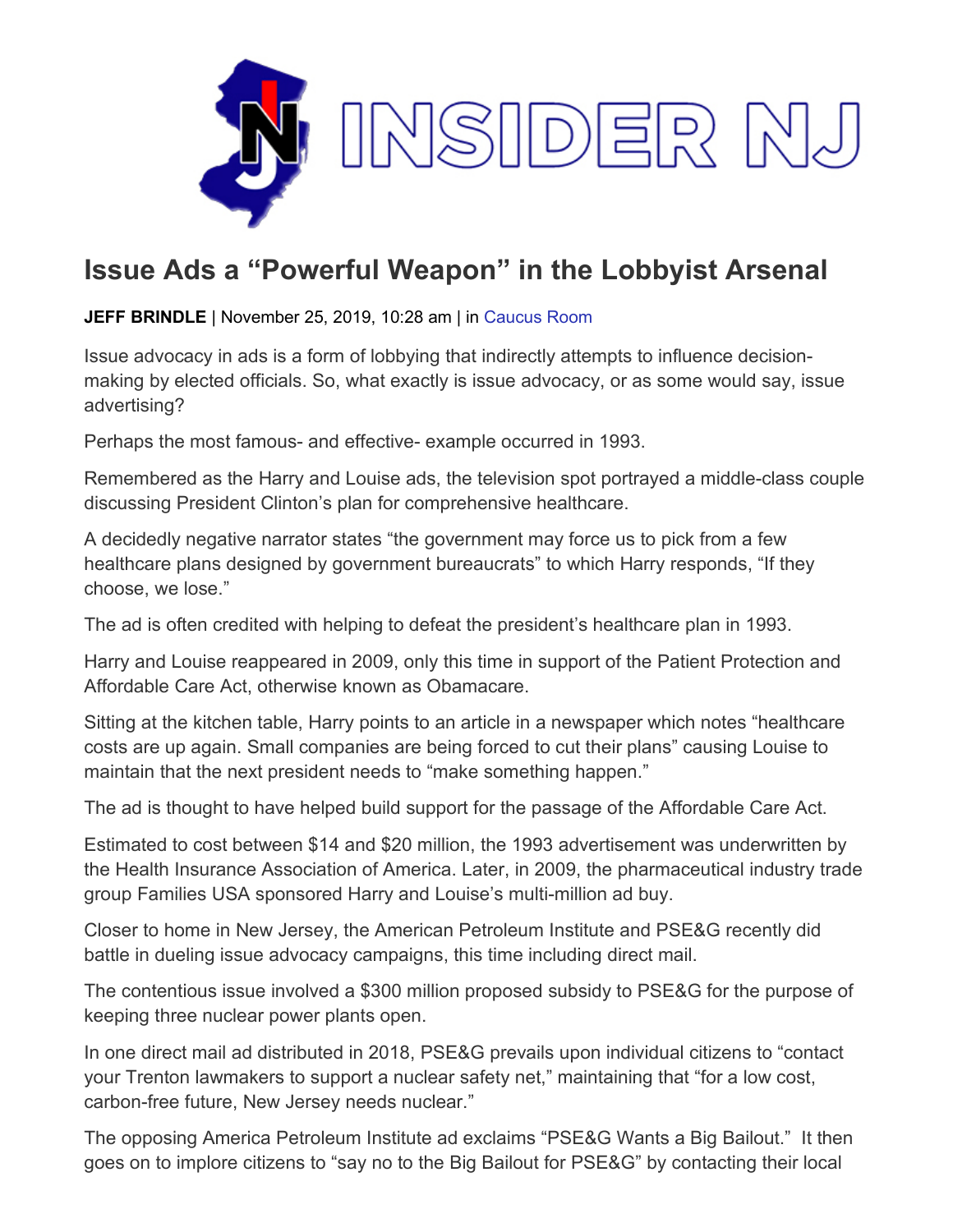legislator. The ad provides the name and phone number of the Senator or Assembly person in question.

The bill permitting the subsidies was enacted in May 2018 and the Board of Public Utilities (BPU) imposed it, though the Division of Rate Counsel has filed an appeal that remains pending.

The objective of issue advocacy is really no different than that of traditional lobbying. Traditional, or old school lobbying, employs paid professionals to contact elected officials directly in an attempt to influence public policy.

Issue advocacy lobbying attempts to do the same thing, only indirectly using a variety of tools, including T.V., radio, newspaper and social media advertising, all in an attempt to encourage viewers or recipients of ads to themselves contact elected officials about issues they care about.

In other words, million-dollar issue advocacy campaigns attempt to influence public policy by reinforcing the opinions of the citizenry and in turn inviting them to communicate their support or opposition to an issue to their representatives.

As noted in Interest Group Politics, edited by Allan J. Cigler and Burdett A Loomis, "issue advertising is a particular form of grassroots advocacy . . .Outside lobbying occurs when organized interests attempt to influence elected representatives indirectly by influencing the attitudes/or behavior of citizens whose subsequent votes the re-election minded representatives will seek."

ELEC anticipated this trend in 1990, when White Paper 5- Lobbying Reform (written by this columnist) called for disclosure of expenditures for spending on grassroots lobbying.

"Through direct mail techniques, telemarketing, polling, and broadcast media, for instance, support or opposition to an issue can be mobilized as well as communicated to the public officials in question. Combined with a strong public relations effort, which includes building support among the press, these mass communications techniques could constitute a powerful weapon in the lobbyists campaign to mobilize and organize 'grassroots' support on behalf of the interests they represent.

Fourteen years later, a law was enacted in 2004 that required lobbyists to publicly detail this activity.

Genuine issue advocacy constitutes a campaign by special interests, usually wealthy and highpowered, to mobilize the public in support or opposition to issues under consideration by elected officials.

It is different than electioneering communication or election advocacy, though the line between the two types of advertising sometimes can be blurry.

Clever advertising people can produce ads prior to an election that discuss an issue in a negative or positive way and that ties a candidate to it in a way that is understood by any reasonable person as an ad in support or opposition to the candidate.